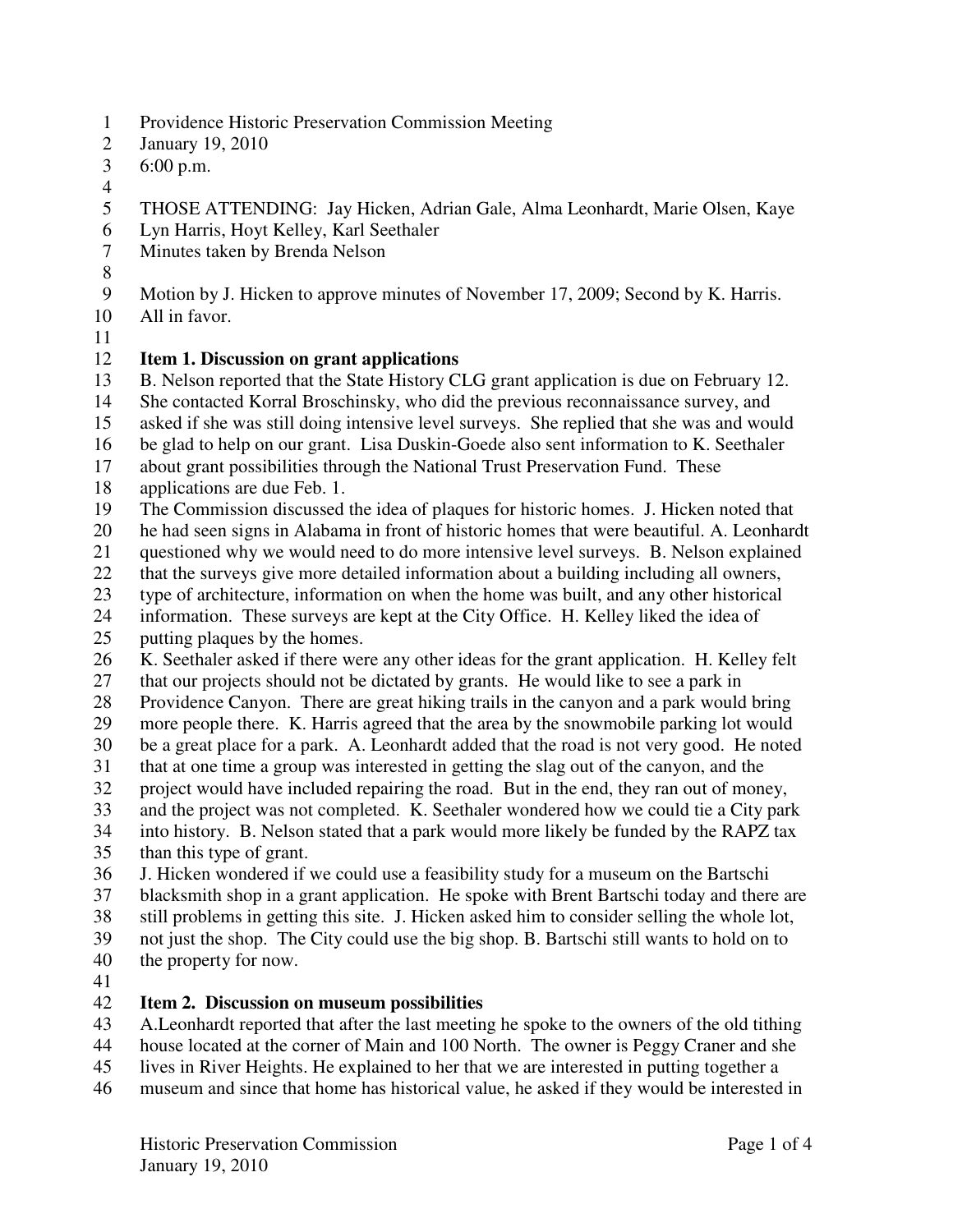1 selling either just the house or the house and lot together. Mrs. Cranney said they had

2 been thinking of selling the home, and the renters are interested in buying it. The

3 Cranneys would much rather see it turned into a museum. A. Leonhardt wondered about

4 purchasing the home and moving it to the lot behind the Old Rock Church. It would

5 make a wonderful museum. Discussion continued on the size of the lot, the size of the

6 house, and whether or not it would be better to purchase the entire lot rather than try to 7 move the house.

8 B. Nelson stated that she had spoken with Skarlet Bankhead, City Administrator, about 9 the idea of using the RAPZ tax for a museum. S. Bankhead said they haven't decided on

10 a project yet for the RAPZ tax, and the applications are due in the spring. She said the

11 Council would have to decide whether or not the museum would be a good project to

12 apply for RAPZ funding for. A. Gale felt that moving the building would lose its

13 historical significance. A. Leonhardt noted that putting it by the Old Rock Church is

14 keeping it with a historical site. A. Gale explained that the building itself isn't very big,

15 but could be added on to. A. Leonhardt said this would be easier to purchase than the

16 Bartschi property, which is tied up in family concerns. He wondered if we applied for the

17 RAPZ tax money for the museum if we could we still apply to the State for a grant on the

18 same project. Discussion on what the possible price of the lot and house would be. A.

19 Leonhardt felt it would be at least \$150,000 for both. Moving the house would be

20 extremely difficult. We don't know what type of foundation it has. The current location

21 is a very good one for a museum – visible from the road and very accessible. B. Nelson 22 wondered if this could be tied into the 501c3 foundation they are trying to form for the

23 Old Rock Church, which would allow people to donate to help purchase it. This is

24 always a possibility.

25 A. Gale asked what should be done next. A. Leonhardt said he will go back to the 26 Cranney's and see how soon they would be willing to sell the house and a possible asking 27 price. J. Hicken stated that the CLGG grant just doesn't fit with the museum. He felt we 28 should do 10 more intensive level surveys and then try for the RAPZ tax money for the

29 museum. Commission discussed the homes that could be used for the intensive level

30 surveys. H. Kelley suggested the old Stirland home. A. Leonhardt said one of the oldest

31 buildings in town is sitting next to the old Thair Allen place on 200 North and 100 East.

32 It was an old log cabin but is now used as a shed. A. Leonhardt wondered about moving

33 that old cabin to the lot where we hope to create a museum. B. Nelson added that the 34 freight office of the UIC railroad would be another fun addition to that lot. It is now part

35 of the décor of the Willows Miniature golf place in Providence. J. Hicken stated that the

36 rock garage on the corner of 100 North and 200 West is also a very unique building.

37 A. Leonhardt explained that he recently learned that the building being used as a shed on

38 Norm Leonhardt's property is really a very early post office building. It even has "Post 39 Office" written on the side. Norm Leonhardt recently passed away. A. Leonhardt will

40 speak to his children about acquiring that building.

41

42 K. Harris suggested that we need something that denotes the historic district. There are

43 no signs and most people don't even know the district exists. She suggested we have

44 signs attached to the current street signs that denote it as part of the historic district. A.

45 Leonhardt felt having a sign on a post by the pioneer monument outlining the district

46 would be a good idea. This is a logical place for such a sign. K. Harris wanted the signs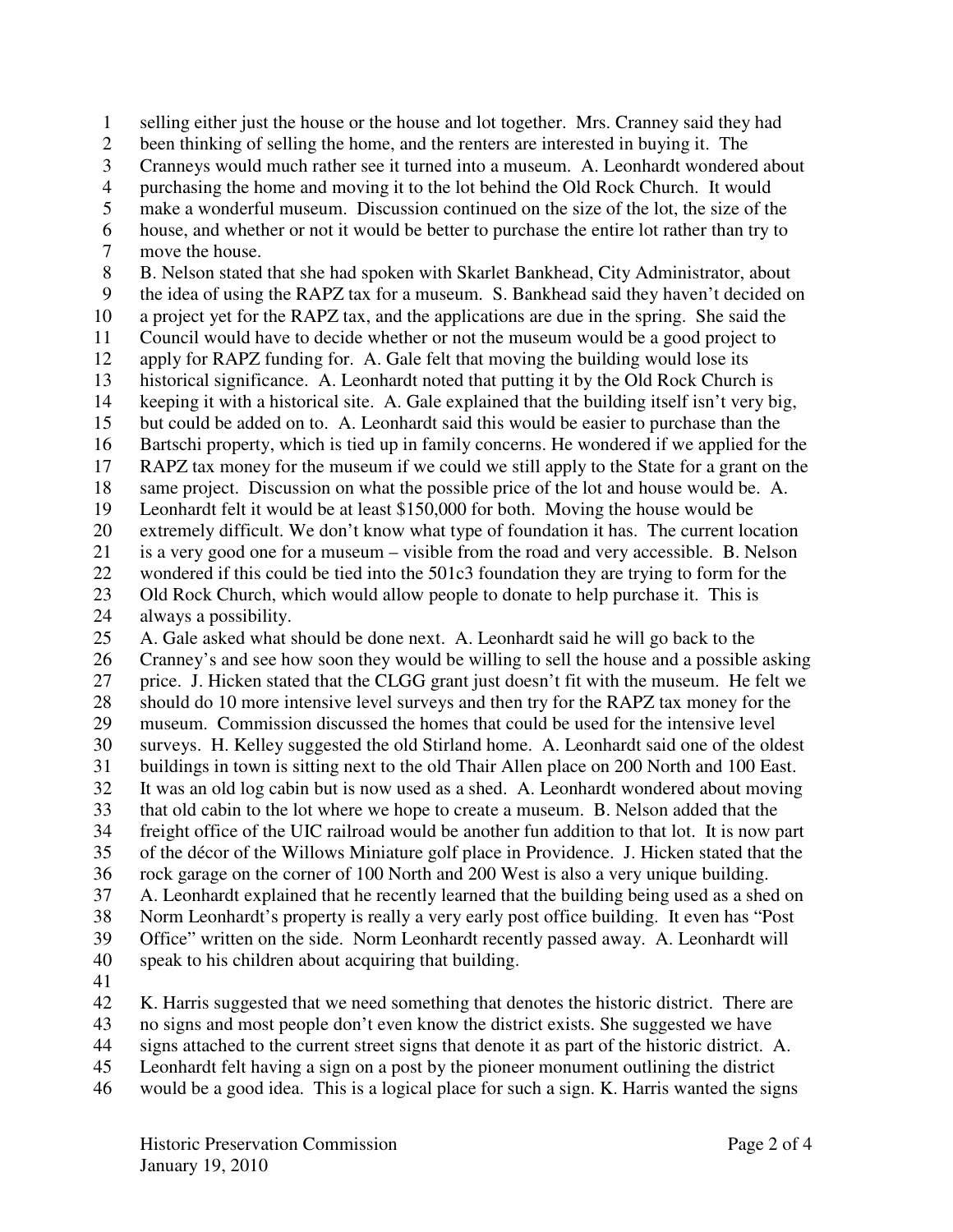- 1 attached to the street signs. Since this is a large area, it may be better to add signage to
- 2 the perimeter only. A. Leonhardt wondered if the signs could be made locally. Would
- 3 this qualify for a grant? J Hicken summed up the discussion as being threefold: 1)
- 4 identify 10 homes for intensive level surveys; 2) create markers that would attach to the
- 5 street signs identifying the historic district; and 3) create a sign that shows the map of the
- 6 district and perhaps has some flyers that people can pick up.
- 7 J. Hicken stated that he would be happy to research the signs immediately since we are
- 8 short on time. B. Nelson asked if we should get approval from the City Council first
- 9 since the street signs belong to the City. The Council meets next Tuesday; could we get
- 10 on the agenda. K. Harris would like "historic district" on the sign and an outline of a
- 11 building, preferably the Old Rock Church. J. Hicken said that might be a problem. B.
- 12 Nelson suggested putting a building shape, but not a particular building. H. Kelley
- 13 wondered about using a mountain on the sign. A. Leonhardt estimated that we would
- 14 need about 26 signs to do the perimeter. J. Hicken stated that historic signs are blue, and
- 15 maybe we should we make this one blue as well. K. Seethaler said that the Highway
- 16 Dept. sometimes will install signs indicating where a historic site is.
- 17 B. Nelson felt that if J. Hicken could get her the information, she could prepare the grant
- 18 application. She will contact K. Broschinsky about a bid for doing 10 surveys. If it is too 19 expensive, we could do just 5 surveys and the historic district signs.
- 20 J. Hicken will speak with Skarlet Bankhead about getting on the City Council agenda for
- 21 next week. A. Leonhardt will speak with the Cranneys and also Council members about
- 22 the RAPZ tax application.
- 23 MOTION by K. Harris to go forward in applying for the State History CLG grant using
- 24 intensive level surveys and street signs outlining the historic district in the application.
- 25 Second by A. Leonhardt. All in favor.
- 26

## 27 **Item 3. Discussion on the creation of an Old Rock Church foundation.**

- 28 K. Seethaler reported that as far as the creation of the Old Rock foundation is concerned,
- 29 there hasn't been any further progress. They are trying to create a mission statement.
- 30 They hope to send out a questionnaire to the community. There is an increasing interest
- 31 in heritage. To define our city character, we need to keep these historic buildings. J.
- 32 Hicken stated that we need an opinion from the people of the city. Most people you talk 33 to are in favor of the Old Rock Church, but don't have money to put towards it. H.
- 34 Kelley asked if they should go after big grants. J. Hicken stated they are just looking for
- 35 local funding. K. Seethaler felt that there are people in the community who would give
- 36 larger amounts of money if they felt that there were many little donors as well. A. Gale
- 37 stated that this is one of the oldest buildings in the valley. A. Leonhardt agreed that it is
- 38 older than the temple and the university. That fact should be included in the flyer that
- 39 will go out to the public.
- 40 H. Kelley said that Dale Astle had pointed out that a study done at the university where
- 41 all the communities were visited concluded that Providence has a reputation of being a
- 42 forgotten city. J. Hicken didn't agree. K. Harris thought it was true that many of the old
- 43 traditions have not continued here. That committee will meet again on Feb  $16^{th}$  at 11:00
- 44 a.m.
- 45
- 46